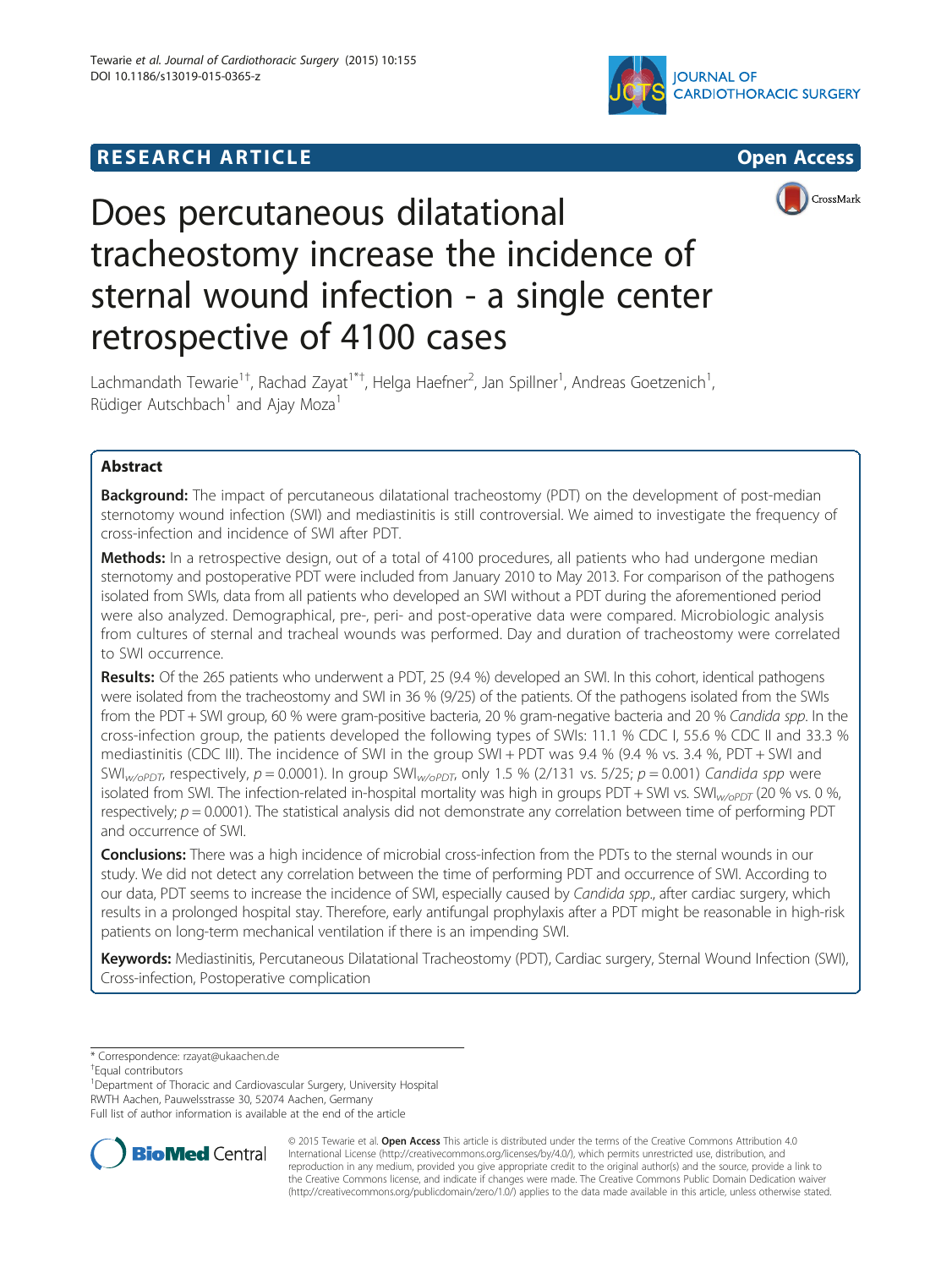## Background

Sternal wound infection (SWI) and mediastinitis are devastating complications in cardiac surgery patients and are associated with high mortality rates between 10 and 50 % [[1](#page-7-0)–[4](#page-7-0)]. The incidence of deep sternal wound infection (DSWI) and mediastinitis have been reported to range between 0.16–3.20 % and 1–3 %, respectively [\[1, 3](#page-7-0), [4\]](#page-7-0). The most common microbiological pathogens found in infected sternal wounds are gram-positive staphylococci (Staphylococcus aureus and coagulase-negative staphylococci) followed by gram-negative species [\[5](#page-7-0)–[10\]](#page-7-0). Candida spp. were also isolated from SWIs and prevalent in patients on long-term mechanical ventilation.

In this retrospective study, we aimed to investigate the incidence of SWIs after percutaneous dilatational tracheostomies (PDTs), the frequency of cross-infection and if a PDT changed the microbial strains involved in an SWI.

### Methods

From January 2010 to May 2013, 4100 cardiac surgery procedures through median sternotomy were performed at our institution. All cardiac surgery patients who had undergone cardiac surgery with a full median sternotomy and required a postoperative PDT were included in this retrospective study.

A PDT was performed within a monitored time window in 271 of 4100 patients undergoing full-sternotomy cardiac surgery in our unit. Of these 271 patients, six patients who developed SWI prior to PDT were excluded from the study. From the remaining 265 patients, 25 (9.4 %) developed an SWI or mediastinitis post-PDT (group PDT + SWI,  $n = 25$ ). For comparison of the pathogens isolated from SWIs, data from all patients who developed an SWI without a PDT during the aforementioned period were also analyzed (group  $\text{SWI}_{w \mid \text{opD} \overline{\text{D}}}$   $n = 131$ ) (Fig. 1). EuroSCORE II and The Society of Thoracic Surgeons' risk models (STS) scores were calculated for all patients. All patients with SWI were followed up routinely in our out patient clinic for 6 weeks after discharge from the hospital. The study protocol was cleared by the local ethical committee, Ethik-Kommission an der Medizinischen Fakultät der RWTH Aachen (KEK). Due to the retrospective character of this observational study, informed consent was waived by the local board at the Medical Faculty RWTH Aachen.

## Procedural routine

All the patients underwent a similar pre-operative assessment and variety of cardiac procedures using standard median sternotomy. All the patients undergoing cardiac surgery in our department routinely receive Mupirocin nasal ointment on the day before operation and a single shot of peri-operative prophylactic antibiotics with either ampicillin/sulbactam (Unacid®) or, if a patient has a penicillin allergy, clindamycin.

According to our institutional standard operating procedures, tracheostomies were performed in patients who failed extubation twice or when patients were not expected to be extubated within 10 days. All PDTs were performed by an experienced team of anesthesiologists in the ICU using the Frova technique (RÜSCH Tracheostomy, Teleflex Medical GmbH, Kernen, Germany).

## Data assessment

The following data were collected for all the patients: preoperative, peri-operative and post-operative parameters, duration of intubation, duration of mechanical ventilation, microbiological findings from tracheal secretions, occurrence of SWI, all-cause in-hospital mortality and infectionrelated in-hospital-mortality, microbiological findings from sternal wound, common pathogens isolated from the sternal wound and tracheostoma, post-operative day on which PDT was performed, and the duration of ventilation through PDT.

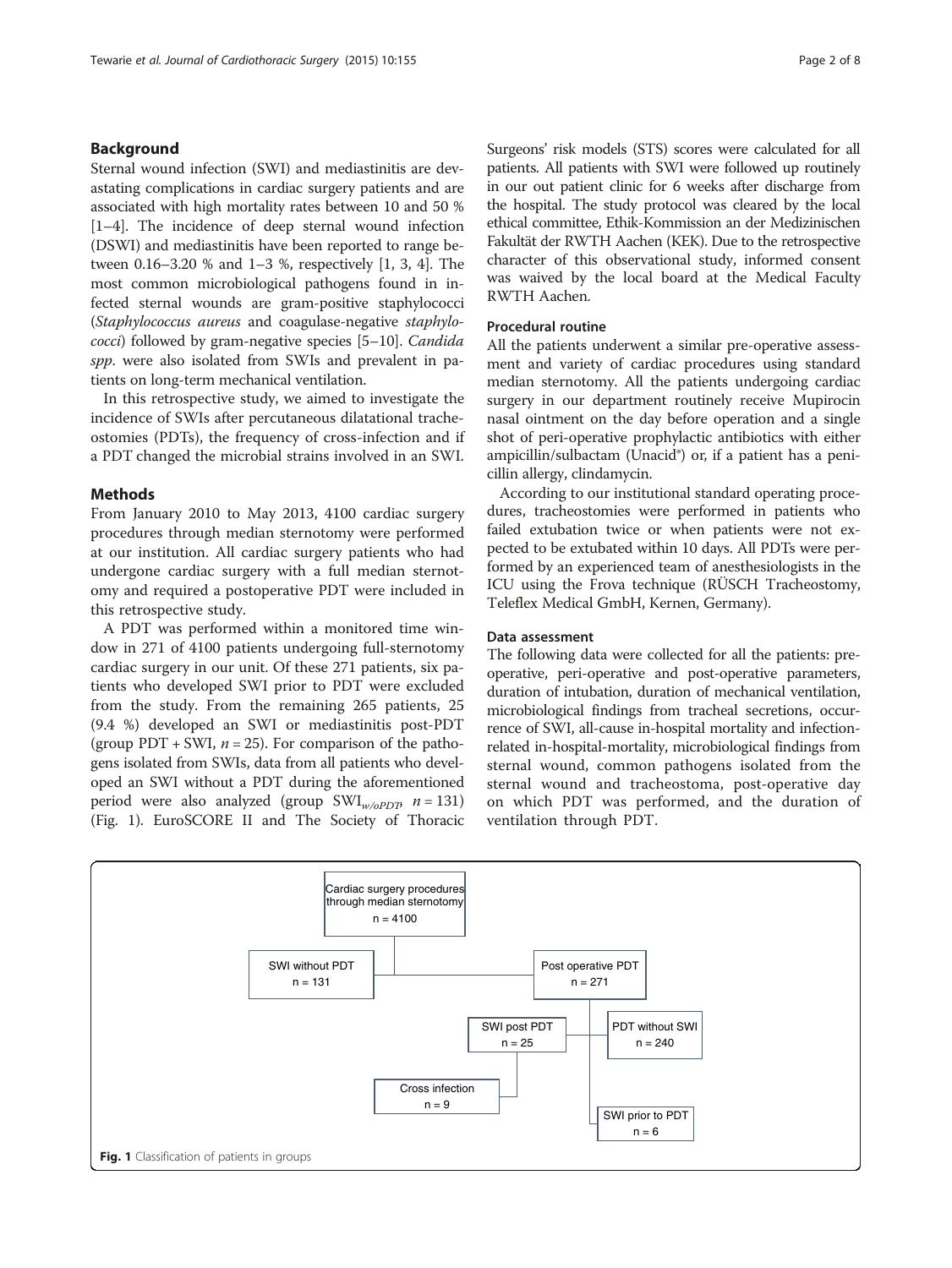Sternal wound infections and mediastinitis were classified according to the guidelines of the Centers for Disease Control and Prevention (CDC) [[11](#page-7-0)] as follows: superficial sternal wound infection SSWI (CDC I), deep sternal wound infection DSWI (CDC II) and mediastinitis (CDC III). Aspirates from tracheal secretions were routinely collected and sent for microbiological analysis before or on the day a PDT was performed as well as the second or third day after the PDT procedure. In cases of infection, samples were taken at least two times a week.

An SWI was diagnosed by a clinical examination (signs of local infection, drainage of pus, fistulas and fever), computed tomography (CT) scans (retrosternal fluid collection and sternal dehiscence) and lab findings (leucocytosis and C-reactive protein). In all cases, the diagnosis was confirmed by microbiological findings. Wound swabs were taken before debridement and wound cleansing and sent for microbiological culture diagnostics. Once a mediastinal infection was evident, appropriate antibiotics were administered based on culture and sensitivity results.

#### **Statistics**

Data analysis was performed with SPSS 20 (IBM, Chicago, IL, USA). Continuous variables were compared with means ± SD using Student´s t-test. Categorical variables were analyzed with a Chi-Square test or, if appropriate, Fisher's exact test. Mortality at defined time points and incidence of SWIs were compared using a Chi Square test. Incidence of SWIs in relation to a categorized time point after a PDT procedure and duration of respiratory therapy were analyzed using Pearson's chi-squared test  $(\chi^2)$ . All p-values were reported as three digit numbers or with at least one non-zero digit. A  $p$ -value < 0.05 was considered statistically significant.

## Results

#### **Demographics**

In group PDT + SWI, both the EuroScore II and STS scores indicated that most of the patients were high risk.

The groups  $PDT + SWI$  and  $SWI_{w/o PDT}$  differed significantly in many known risk factors (Table [1](#page-3-0)): mean body mass index (BMI),  $p = 0.034$ ; peripheral arterial disease (PAD),  $p = 0.0005$  and renal insufficiency,  $p = 0.029$ ; preoperative intra-aortic balloon pump (IABP),  $p = 0.024$ ; and pre-operative inotrope therapy,  $p = 0.013$ . Group PDT + SWI had a higher mean EuroSCORE II score than group SWI<sub>*w*/oPDT</sub> (18.81 vs. 4.0, respectively,  $p =$ 0.0001), a higher mean STS score for risk of mortality (6.5 vs. 2.2, respectively,  $p = 0.0001$ ), and no significant difference in mean STS score for risk of DSWI (0.6 vs. 0.5, respectively,  $p = 0.231$ ). Group SWI<sub>*w/oPDT*</sub> included more patients who underwent CABG surgery than group PDT + SWI (71.8 % vs. 48.0 %,  $p = 0.033$ ). There were no differences in perioperative variables between both groups.

Only the mean cardiopulmonary bypass time (CPB)  $(p = 0.013)$  was significantly longer in group PDT + SWI.

## Infection rates and mortality

During the study period, the overall incidence of SWI was 3.8 % (156/4100 cardiac surgery procedures with a full median sternotomy) with a low incidence of mediastinitis  $(0.56 \text{ %}; 23/4100)$ . In group PDT + SWI, the incidence of SWI was significantly higher than in group SWI<sub>W/OPDT</sub> with 9.4 % versus 3.4 %, respectively;  $p =$ 0.0001 (Table [2](#page-4-0)). In both groups, most cases of SWI and mediastinitis were detected within the first 30 postoperative days (72 % in group PDT + SWI and 84 % in group SWI<sub>w/oPDT</sub>). In group PDT + SWI, five patients died because of mediastinitis-related septic multi-organ failure, compared to group  $SWI_{w/o PDT}$  in which no infection-related in-hospital mortality was detected (20 % vs. 0 %, respectively;  $p = 0.0001$ ). All-cause inhospital mortality was significantly higher in group PDT + SWI than in group  $SWI_{w/oPDT}$  (48 % vs. 3.8 %, respectively;  $p = 0.0001$ ) (Fig. [2\)](#page-4-0).

#### Microbiological findings

Figure [3](#page-5-0) demonstrates the microbiological pathogens isolated from tracheal secretions of the patients who received a PDT. In group PDT + SWI, identical pathogens were isolated from the tracheostomy and sternal wounds of nine (36 %) patients. The majority of patients with a post-operative SWI or mediastinitis had polymicrobial infections. The common pathogens isolated from the tracheal secretions and sternal wounds are shown in Fig. [4.](#page-5-0) In nine patients, the cross-infection SWIs were classified as follows: 11.1 % CDC I, 55.6 % CDC II and 33.3 % mediastinitis (CDC III). One patient with crossinfection died because of mediastinitis-related septic shock. The common cross-infection pathogen was Candida albicans.

Pathogens isolated from the SWI in groups PDT + SWI and  $SWI_{w/o PDT}$  are outlined in Table [3](#page-5-0). In our study, the incidence of *Candida spp*. infections was significantly higher (20 % vs. 1.5 %,  $p = 0.001$ ) in group PDT + SWI than group  $SWI_{w/oppT}$ . However, the incidence of S. *aureus* infections (8 % vs. 29 %,  $p = 0.05$ ) was significantly higher in group  $SWI_{w/o PDT}$  than group PDT + SWI.

## Incidence of SWI in relation to the time after PDT procedure and duration of respiratory therapy

During the first post-operative week, 207 patients received a PDT, and 20 patients in this group developed an SWI. During the second post-operative week, 49 patients underwent a PDT, and four developed an SWI. During the third week, a PDT was performed in nine patients; one developed an SWI (Fig. [5\)](#page-6-0). After analyzing the relation of the incidence of SWIs to the categorized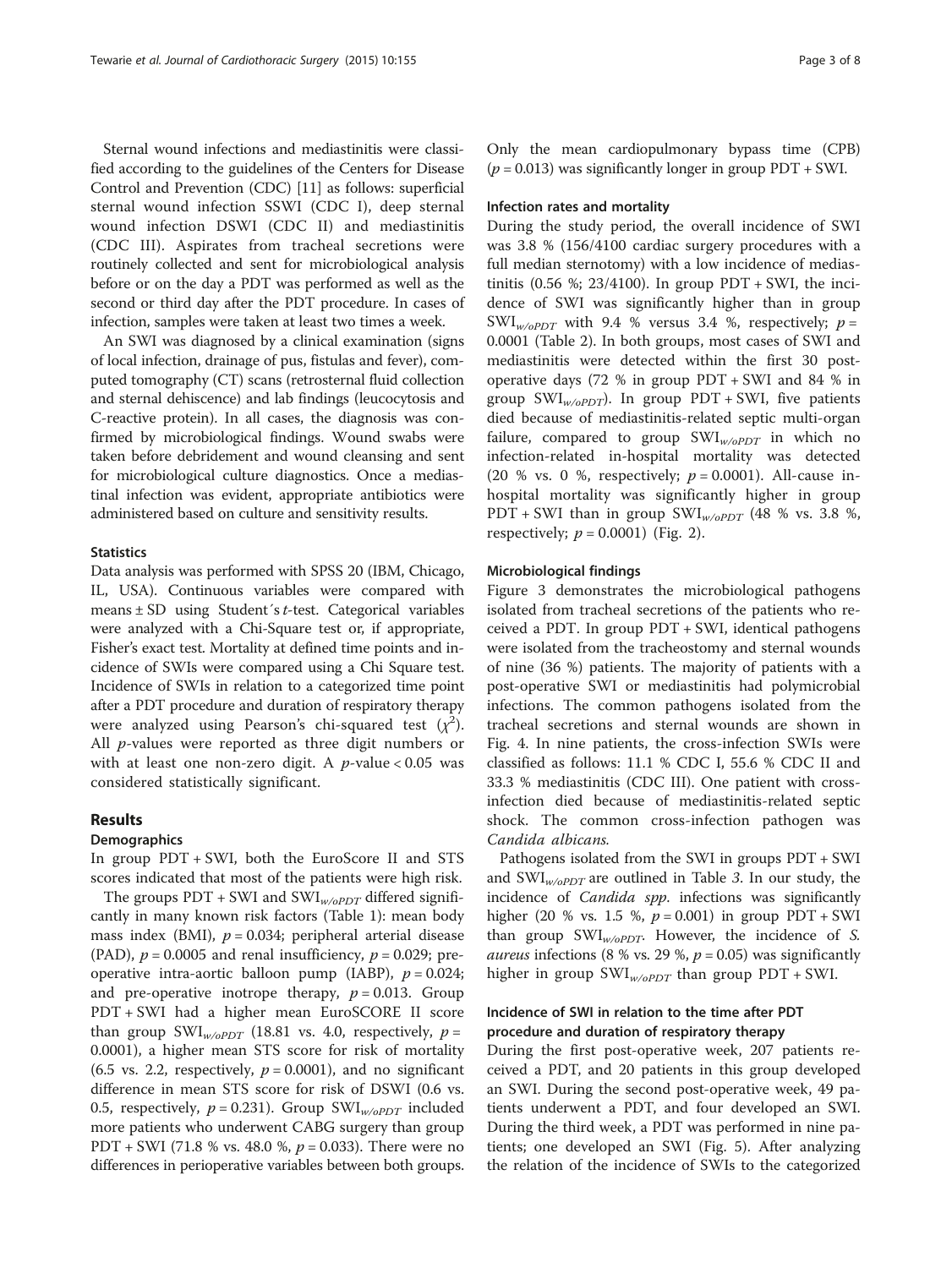## <span id="page-3-0"></span>Table 1 Demographics and clinical data

|                                            | $PDT + SWI (n = 25)$ | SWI w/o PDT $(n = 131)$ | $P$ -values |
|--------------------------------------------|----------------------|-------------------------|-------------|
| Preoperative variables                     |                      |                         |             |
| Mean age $(\pm)$ SD                        | 70 $(\pm 6.4)$       | 66 $(\pm 11)$           | 0.080       |
| Mean BMI $(\pm)$ SD                        | 26.8 $(\pm 3.93)$    | 28.9 $(\pm 4.6)$        | 0.034       |
| Female % (n)                               | 36.0(9)              | 44.3 (58)               | 0.511       |
| Preop. LVEF < 34 % (n)                     | 20.0(5)              | 4.6(6)                  | 0.729       |
| NYHA IV $%$ (n)                            | 36.0(9)              | 14.5 (19)               | 0.420       |
| Hypertension % (n)                         | 88.0 (22)            | 93.9 (123)              | 0.385       |
| DM % (n)                                   | 32.0 (8)             | 42.0 (55)               | 0.383       |
| COPD % (n)                                 | 36.0(9)              | 24.4 (32)               | 0.226       |
| PAD % (n)                                  | 48.0 (12)            | 14.5 (19)               | 0.0005      |
| Smoking % (n)                              | 48.0 (12)            | 47.3 (62)               | 1.000       |
| Recent MI % (n)                            | 44.0 (11)            | 42.7 (56)               | 1.000       |
| Renal insufficiency % (n)                  | 68.0 (17)            | 43.5 (57)               | 0.029       |
| Preop. IABP % (n)                          | 8.0(2)               | 0                       | 0.024       |
| Preop. Inotropes % (n)                     | 16.0(4)              | 2.2(3)                  | 0.013       |
| Preop. Dialysis % (n)                      | 4.0(1)               | 0.7(1)                  | 0.295       |
| Mean Euroscore II in $% (\pm)$ SD          | 18.8 $(\pm 15.6)$    | 4.0 $(\pm 4.6)$         | 0.0001      |
| Mean STS-score: Risk of Mortality % (±) SD | 6.5 $(\pm 4.3)$      | $2.2 (\pm 2.1)$         | 0.0001      |
| Mean STS-score: Risk of DSWI % (±) SD      | $0.6$ ( $\pm 0.26$ ) | $0.5$ ( $\pm 0.4$ )     | 0.231       |
| Operative procedures                       |                      |                         |             |
| $CABG$ % (n)                               | 48.0 (12)            | 71.8 (94)               | 0.033       |
| Comb. CABG + Valve % (n)                   | 12.0(3)              | 16.0(21)                | 0.768       |
| Valve surgery % (n)                        | 8.0(2)               | 1.5(2)                  | 0.120       |
| Thoracic aorta proc. % (n)                 | 16.0(4)              | 4.6(6)                  | 0.055       |
| VAD-Implantation % (n)                     | 8.0(2)               | 0.8(1)                  | 0.067       |
| Re-do % (n)                                | 8.0(2)               | 5.3(7)                  | 0.637       |
| Perioperative variables                    |                      |                         |             |
| Mean Cross-clamp time (min)                | 58.6 (±44.0)         | 59.0 $(\pm 36.1)$       | 0.961       |
| Mean CPB time (min)                        | $133.8 \ (\pm 59.5)$ | 103.8 $(\pm 54.3)$      | 0.013       |
| Postoperative Variables                    |                      |                         |             |
| Re-thoracotomy (%)                         | 20(5)                | 9.2(12)                 | 0.153       |
| Stroke (%)                                 | 12(3)                | 0                       | 0.003       |
| Low cardiac output (%)                     | 20 (5)               | 0                       | 0.0001      |
| Pneumonia % (n)                            | 68 (17)              | 13.7 (18)               | 0.0001      |
| Respir. Insufficiency % (n)                | 84 (21)              | 19.0 (25)               | 0.0001      |
| Delirium % (n)                             | 56 (14)              | 22.9 (30)               | 0.001       |
| Post-op MI % (n)                           | 0                    | 1.5(2)                  | 1.000       |
| Sepsis                                     | 60 (15)              | 13.7(18)                | 0.0001      |
| Mean vent. time in (h) $(\pm)$ SD          | 547 (±288)           | $21 (\pm 37)$           | 0.0001      |
| Mean number of packed RB cells $(\pm)$ SD  | 11 $(\pm 11)$        | 3(±2)                   | 0.0001      |
| Mean days of ICU-stay (±) SD               | 32 $(\pm 11)$        | 7 $(\pm 8)$             | 0.0001      |
| Mean LOS hospital $(\pm)$ SD               | 40 $(\pm 14)$        | 36 $(\pm 18)$           | 0.294       |

Description of pre-, peri-, post-operative clinical characteristics, surgical techniques and intensive care unit stays

Bold writing indicates significant values

BMI body mass index (kg/m<sup>2</sup>), LVEF left ventricle ejection fraction, NYHA New York Heart Association, COPD chronic obstructive pulmonary disease, DM diabetes mellitus, PAD peripheral arterial disease, Recent MI recent myocardial infarction, Preop pre-operative, IABP intra-aortic balloon pump, CABG coronary artery bypass graft, Other other open heart surgery procedures, CPB time total cardiopulmonary bypass time (in min), Valve heart valve surgery, VAD ventricular assist device implantation, Re-do second heart surgery, SD standard deviation, LOS length of stay, ICU intensive care unit; packed RB cells packed red blood cell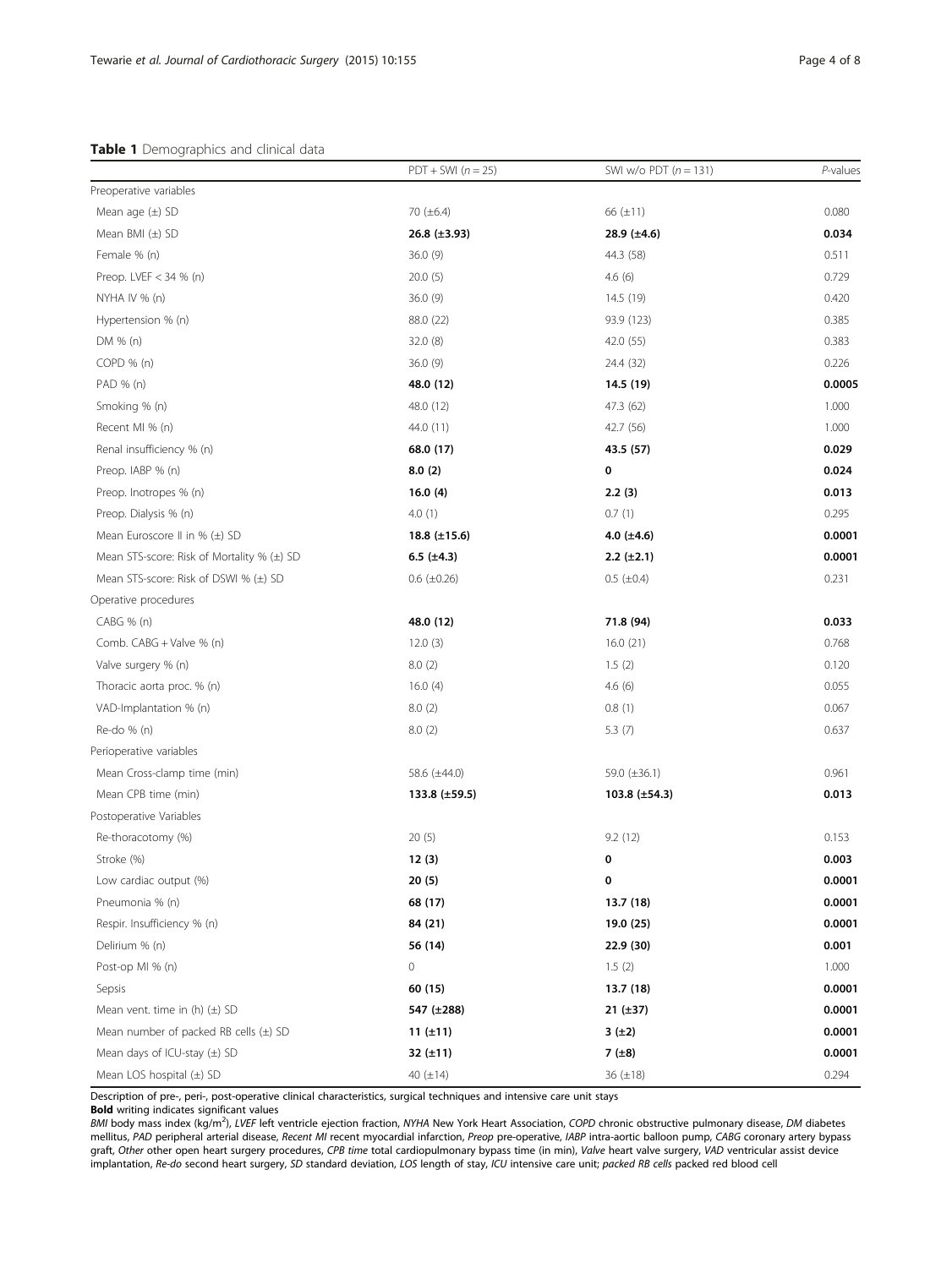<span id="page-4-0"></span>Table 2 Incidence of SWI in group PDT + SWI vs. group SWI w/o PDT

|                  | $PDT + SWI (n = 25)$ | SWI w/o PDT $(n = 131)$ | P-Values |
|------------------|----------------------|-------------------------|----------|
| SWI % (n)        | 9.4 % (25/265)       | 3.4 % (131/3829)        | 0.0001   |
| CDC 1 % (n)      | $20 \% (5)$          | $1.5 \% (2)$            |          |
| $CDC II \% (n)$  | 52 % (13)            | 86.3 % (113)            |          |
| $CDC III \% (n)$ | 28 % (7)             | 12.2 % (16)             |          |

Bold writing indicates significant Values

CDC Centers for Disease Control and Prevention, SWI sternal wound infection

time point of PDTs and duration of respiratory therapy using Pearson's Chi-squared test, no correlation was detected between the time of performing a PDT and SWI ( $p = 0.963$ , Fig. [6\)](#page-6-0). However, there was a correlation  $(p = 0.0001)$  between the duration of ventilation through a PDT and occurrence of an SWI (Fig. [6\)](#page-6-0).

## Discussion

## Clinical relevance of the bacterial strains

In group  $\text{SWI}_{\psi\alpha P\Box\overline{\partial}}$  the most frequently isolated pathogens from SWIs were gram-positive staphylococci (CNS 40 %, followed by S. aureus 29 %). These findings are consistent with numerous studies [\[5](#page-7-0)–[10\]](#page-7-0). In these studies, the incidence of fungi in SWI was reported to range between 1 and 5 %. In our group PDT + SWI, the incidence of S. *aureus* was significantly lower than group  $SWI_{w/o PDT}$ . On the other hand, Candida spp. were isolated from 20 % of the SWIs after PDT. Candida spp. were also isolated from tracheal secretions in 53.6 % of the patients who had a PDT, as well as in 38 % of the patients who had crossinfection between the PDT and SWI. Five patients with an SWI due to *Candida spp*. contamination had the longest hospital stays ( $45 \pm 15$  days). One of them died during the first 30 POD from shock and multiorgan failure related to mediastinitis. The low incidence of S. aureus in SWI + PDT and subsequent high rate of candida spp. might be related to the fact that these patients already suffered a long term intensive care stay with multiple complications requiring long term antibiotics.

Our findings are consistent with the study from Modrau et al. [[7\]](#page-7-0). They found that when cardiothoracic patients on mechanical ventilation are tracheally colonized with *Candida spp.*, they have a high-risk for subsequently developing Candida DSWI. Additionally, patients who developed SWI with *Candida spp*. had a significantly higher mortality rates and longer ICU stays.

The patients who required a PDT were critically ill patients with postoperative complications such as pneumonia requiring long-term antibiotic therapy. Pittet et al. [[12\]](#page-7-0) identified the length of antibiotic therapy, severity of illness and degree of Candida spp. colonization as factors that predicted subsequent Candida infections. A Cochrane Review suggested that antifungal prophylaxis should be considered in non-neutropenic critically ill patients [[13](#page-7-0)].

## Cross-infection

We found cross-infection in nine (36 %) patients with an SWI after a PDT. These findings may be controversial because several previous studies did not find any correlation between early PDT and SWIs [[14](#page-7-0)–[16\]](#page-7-0). Compared with an open surgical tracheostomy, a PDT causes less microbial contamination at the tracheostomy site [\[17](#page-7-0), [18\]](#page-7-0). Whether the PDT technique prevents microbiological cross-infection of an adjacent sternal wound remains a controversial matter.

## Tracheostomy as a risk factor

Prolonged mechanical ventilation after cardiac surgery is an unfortunate adverse event occurring in patients suffering respiratory failure. This can be due to a variety of reasons, pneumonia being the most common.

Sun et al. [[19\]](#page-7-0) reported tracheostomy as an independent risk factor for SWI. On the other hand, cardiac surgery patients who require prolonged mechanical ventilation benefit from tracheostomy [[20, 21](#page-7-0)] because of a reduced level of sedation and facilitated weaning from ventilator support, which results in a reduced incidence of

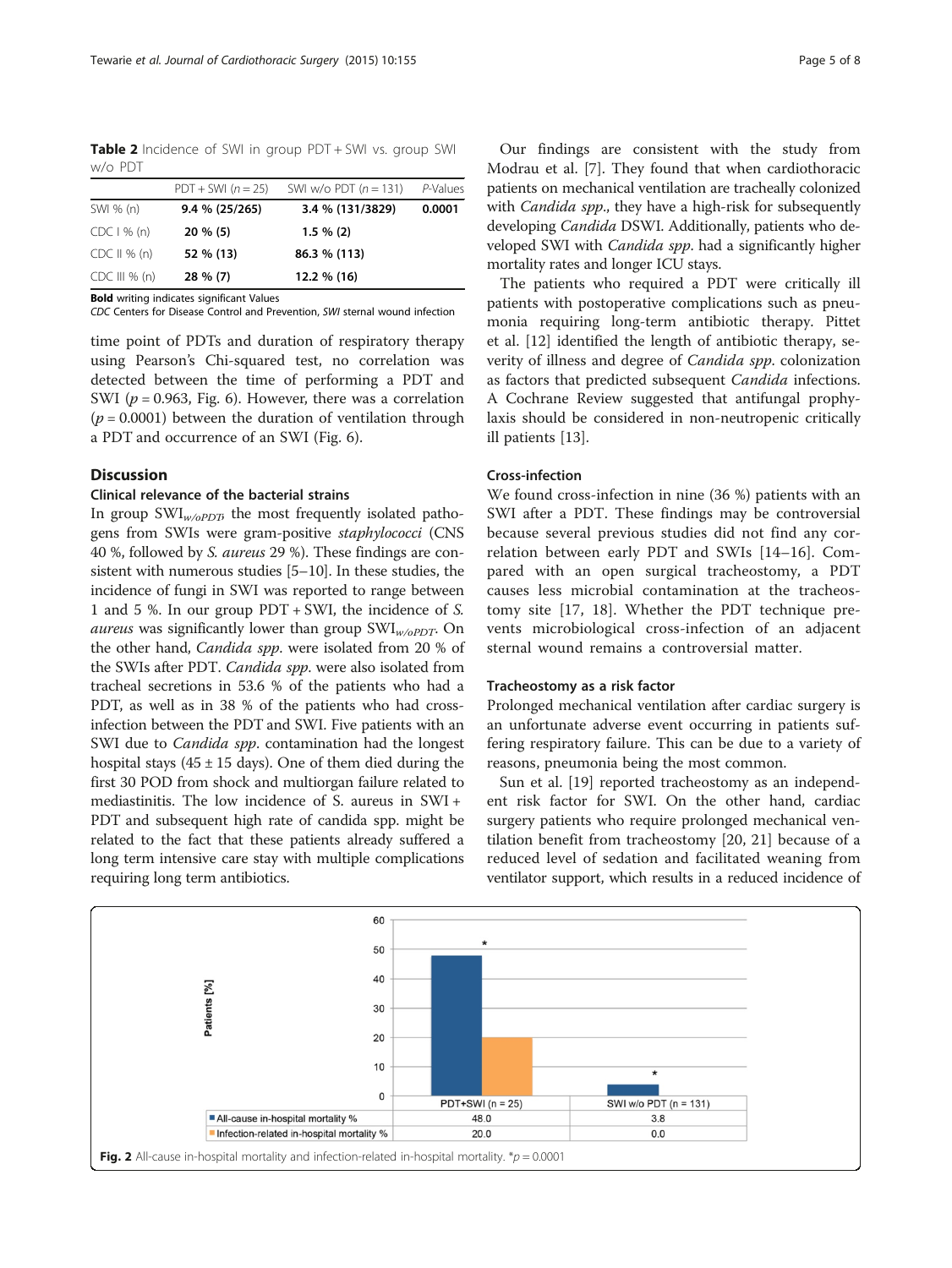<span id="page-5-0"></span>

ventilator-associated pneumonia [\[22](#page-7-0), [23](#page-7-0)]. PDT has become a standard procedure in cardiac surgery patients who have a high risk for post-operative pulmonary complications and replaced open surgical tracheostomy [\[17, 24\]](#page-7-0). A PDT is easy to perform, safe cost-effective and can be performed at bedside [\[17](#page-7-0), [24\]](#page-7-0). However, some authors state that a PDT does not increase the risk for an SWI following a median sternotomy, even when the PDT is carried out in the first post-operative week [\[16](#page-7-0), [17, 25](#page-7-0)]. In accordance with Byhahn et al., Hubner et al. and Gaudino et al. [\[14, 15, 25](#page-7-0)], we found that there was no correlation between an early



postoperative PDT and the development of SWI. From a clinical point of view, we strongly support Byhahn et al., Stamenkovic et al. and Gaudino et al. [\[14](#page-7-0), [16](#page-7-0), [25](#page-7-0)] who concluded that the indisputable advantages of early PDT far outweigh the potential risks of promoting an SWI. However, according to our findings, early antifungal prophylaxis when an SWI is imminent might be reasonable in highrisk patients with a PDT to avoid dire complications of a candida wound infection.

#### Limitations of study

One of the main limitations of the presented study is its retrospective design, although prospective designs can

## Table 3 Pathogens isolated from SWIs

|                       | $PDT + SWI$ | SWI w/o PDT  | P-values |
|-----------------------|-------------|--------------|----------|
| <b>MRSA</b>           | $8\%$ (2)   | $4.6\%$ (6)  | 0.615    |
| Staphylococcus aureus | $8\%(2)$    | 29 % (38)    | 0.026    |
| <b>CNS</b>            | $32\%$ (8)  | 40 % (52)    | 0.516    |
| Enterococcus spp.     | $12\%$ (3)  | $3.1 \% (4)$ | 0.082    |
| Enterobacter spp      | 4 % (1)     | $2.3 \%$ (3) | 0.506    |
| Escherichia coli      | $8\%$ (2)   | $8.5\%$ (11) | 1.000    |
| Serratia marcescens   | 4 % (1)     | $3.1 \% (4)$ | 0.587    |
| Pseudomonas spp.      | 0           | $4.6\%$ (6)  | 0.590    |
| Klebsiella spp.       | $12\%$ (3)  | $2.3 \%$ (3) | 0.052    |
| Proteus mirabilis     | 0           | $4.6\%$ (6)  | 0.590    |
| Candida spp.          | 20 % (5)    | $1.5 \% (2)$ | 0.001    |
| Others                | 0           | 14.6 % (19)  | 0.044    |

Bold writing indicates significant values

MRSA methicillin-resistant staphylococcus aureus, CNS coagulase negative staphylococci; others: Citrobacter youngae, Stenotrophomonas maltophilia, Aspergillus fumigatus, Streptococcus agalactiae, Morganella morganii, Haemophilus influenzae, Citrobacter braakii, Citrobacter koseri, Saccharomyces cerevisiae, Acinetobacter gyllenbergii and Lactobacillus curvatus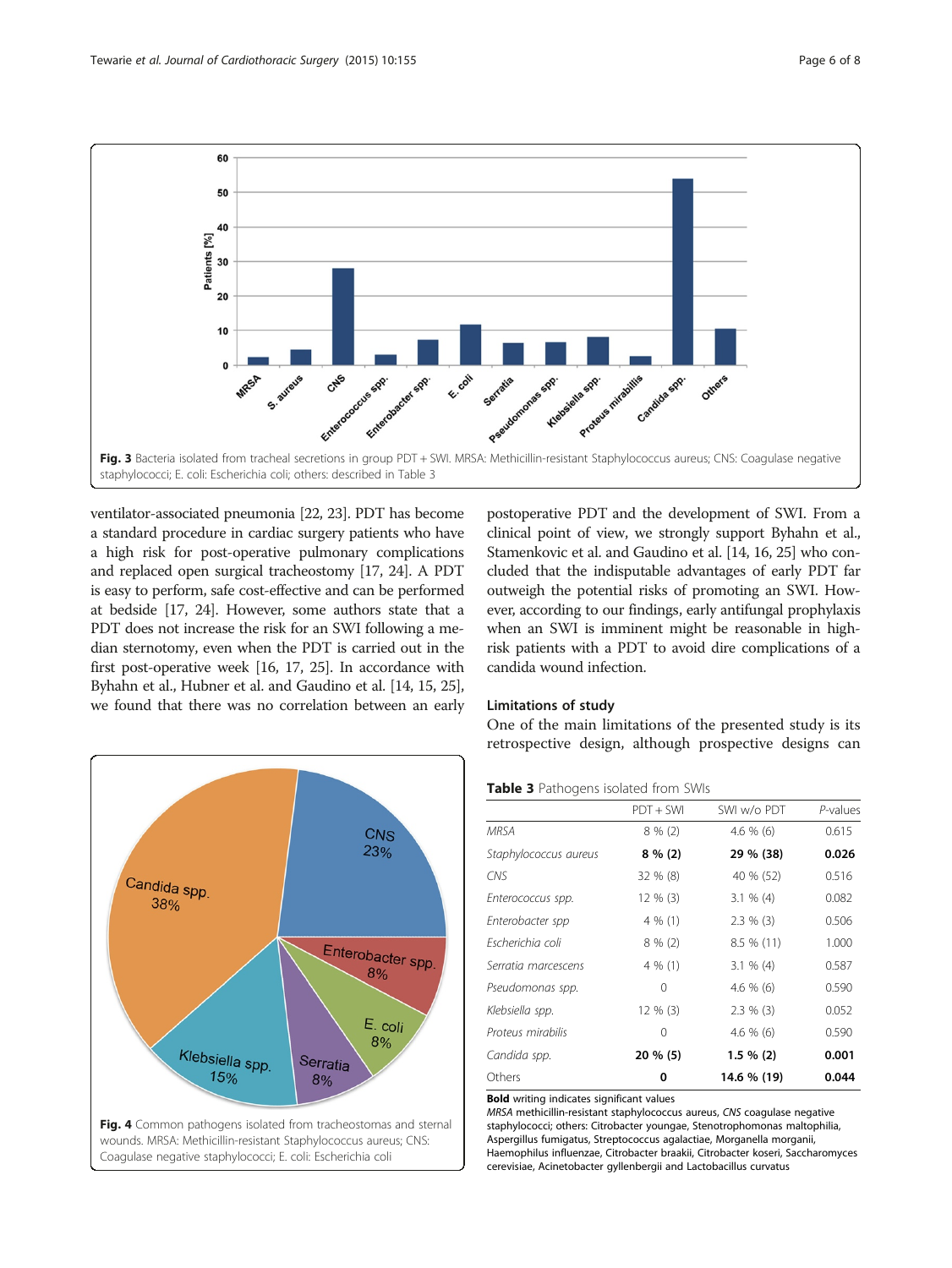<span id="page-6-0"></span>

also be descriptive if there are ethical and practical limitations. Additionally, SWI registries would enhance data collection and aggregation and could be used to gain new insights on the topic.

Due to the small number of patients with simultaneous SWI and PDT, it was not possible to identify risk factors for SWIs caused by cross-infection.

As a matter of fact, PDT is limited to critically ill patients. Therefore a comparison of patients suffering SWI with or without PDT leads to a heterogeneous distribution of preoperative risk factors, limiting comparability of outcomes and postoperative characteristics. We emphasized this by highlighting the preoperative differences between groups in Table [1](#page-3-0).